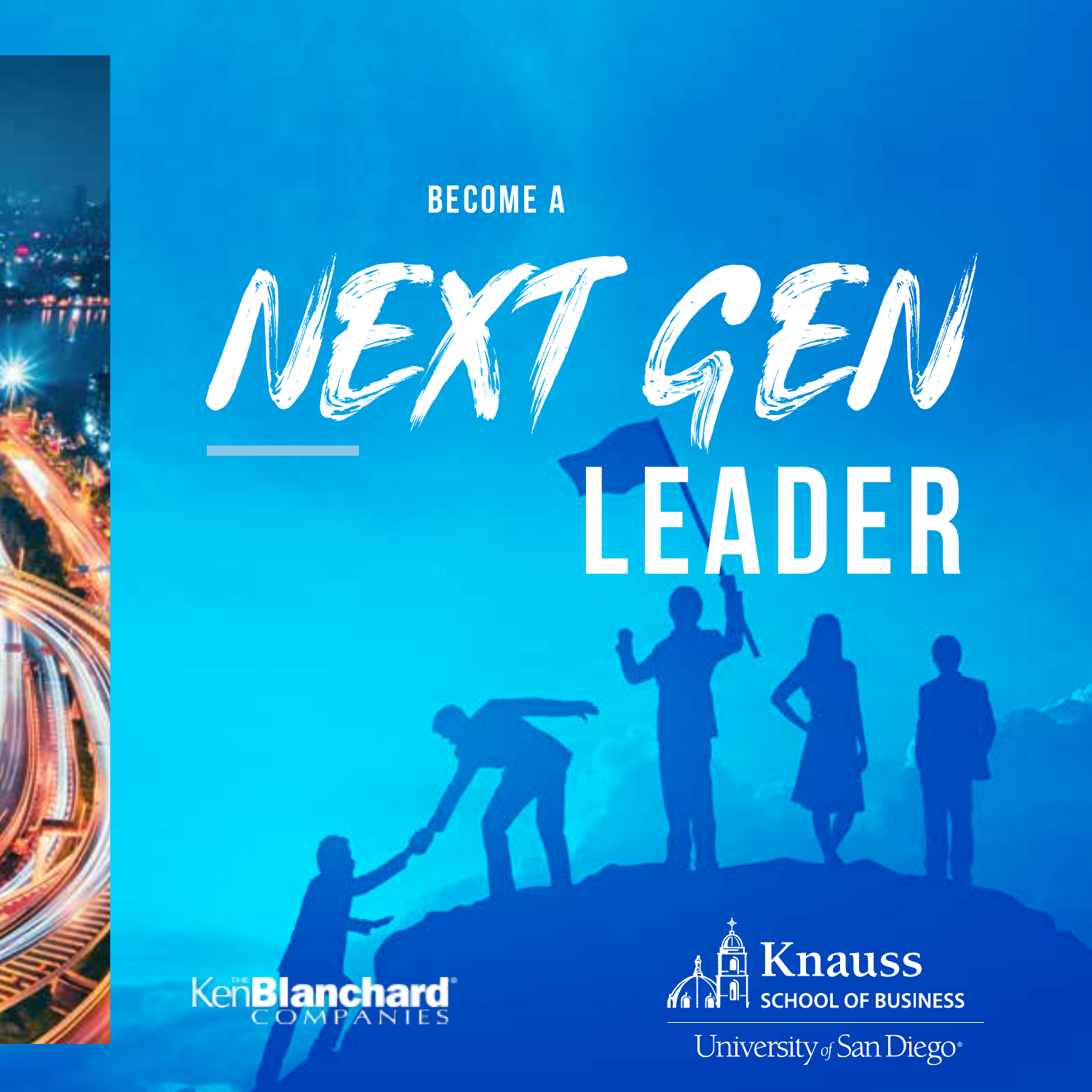## The next generation is waiting for you… To listen. To learn. To serve. To lead.

With classes like Effective Decision Making, Leading Organization Change, Communicating Your Leadership Point of View, and Partnering for Performance, the MSEL curriculum is focused entirely on your success as a leader and on enhancing leadership skills you already possess. The results? An immediate impact on your organization's culture, communication and success.

The engaging educational environment you will experience in the MSEL program is enhanced by the small, close-knit cohort of approximately 20 like-minded leaders—high level directors or C-level suite professionals—along with emerging leaders from a diverse set of industries and backgrounds, all of whom come together in class to share experiences, insights and best practices.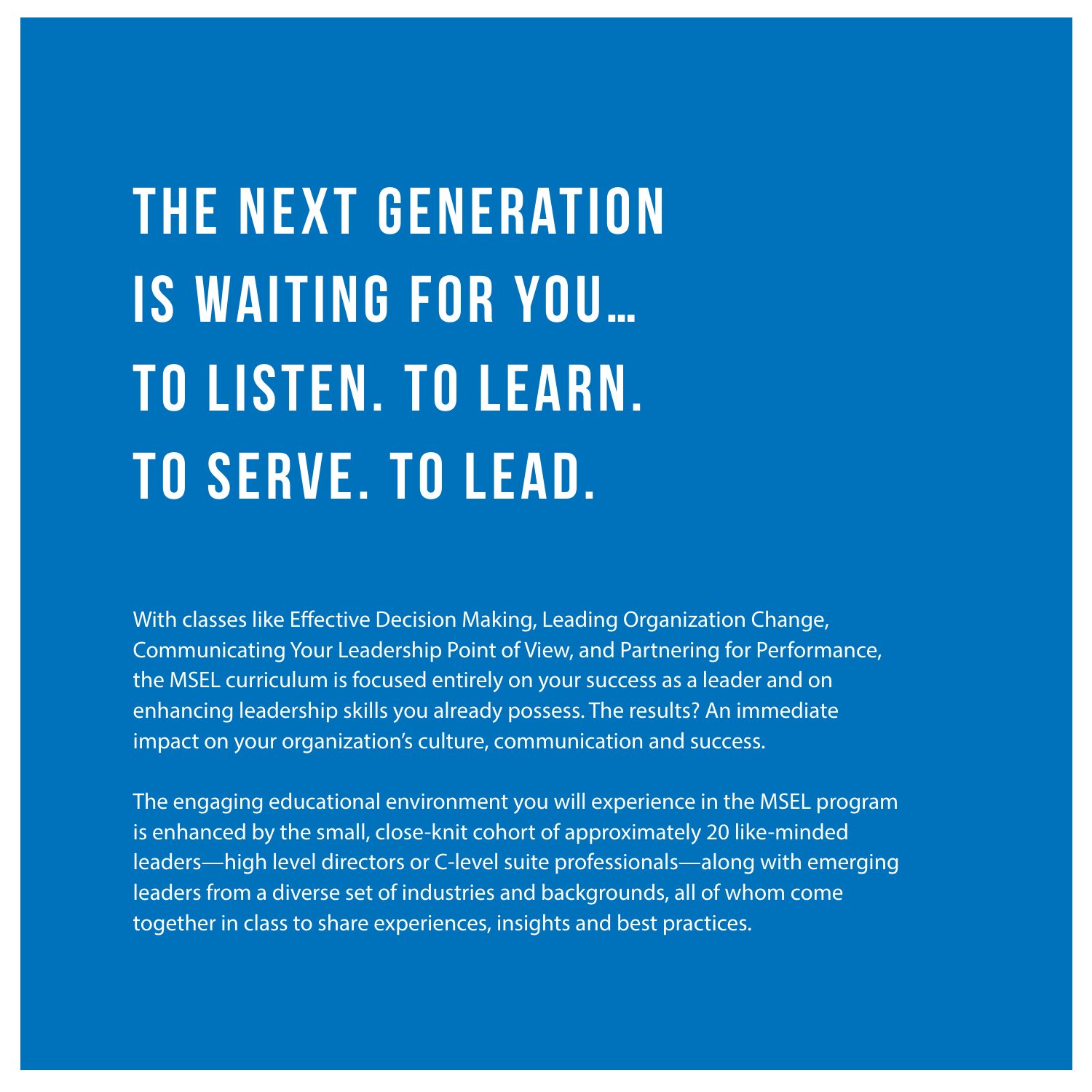## The time is now

You have achieved impressive accomplishments in your career. Now it is time to take the next step. The University of San Diego's Master of Science in Executive Leadership (MSEL) program provides an absolutely unique, transformative experience for executives who are poised to enhance their leadership skills, impact their organizations, transform their lives and change the world for the better.

You are one of a kind. And so are we. USD's MSEL is a unique master's degree developed in partnership with The Ken Blanchard Companies, the global leader in leadership development and management training. Blanchard trains more than 150,000 people per year and is the provider of choice by Fortune 500 companies as well as small to medium businesses, governments, and educational and nonprofit organizations. The quality of MSEL instruction is unsurpassed: you will be paired with a unique team of faculty experts including distinguished Knauss School of Business professors, corporate CEOs including Garry Ridge of WD-40 Company, along with internationally-acclaimed leadership experts and coaches.



learning, contributing and leading at the very highest level.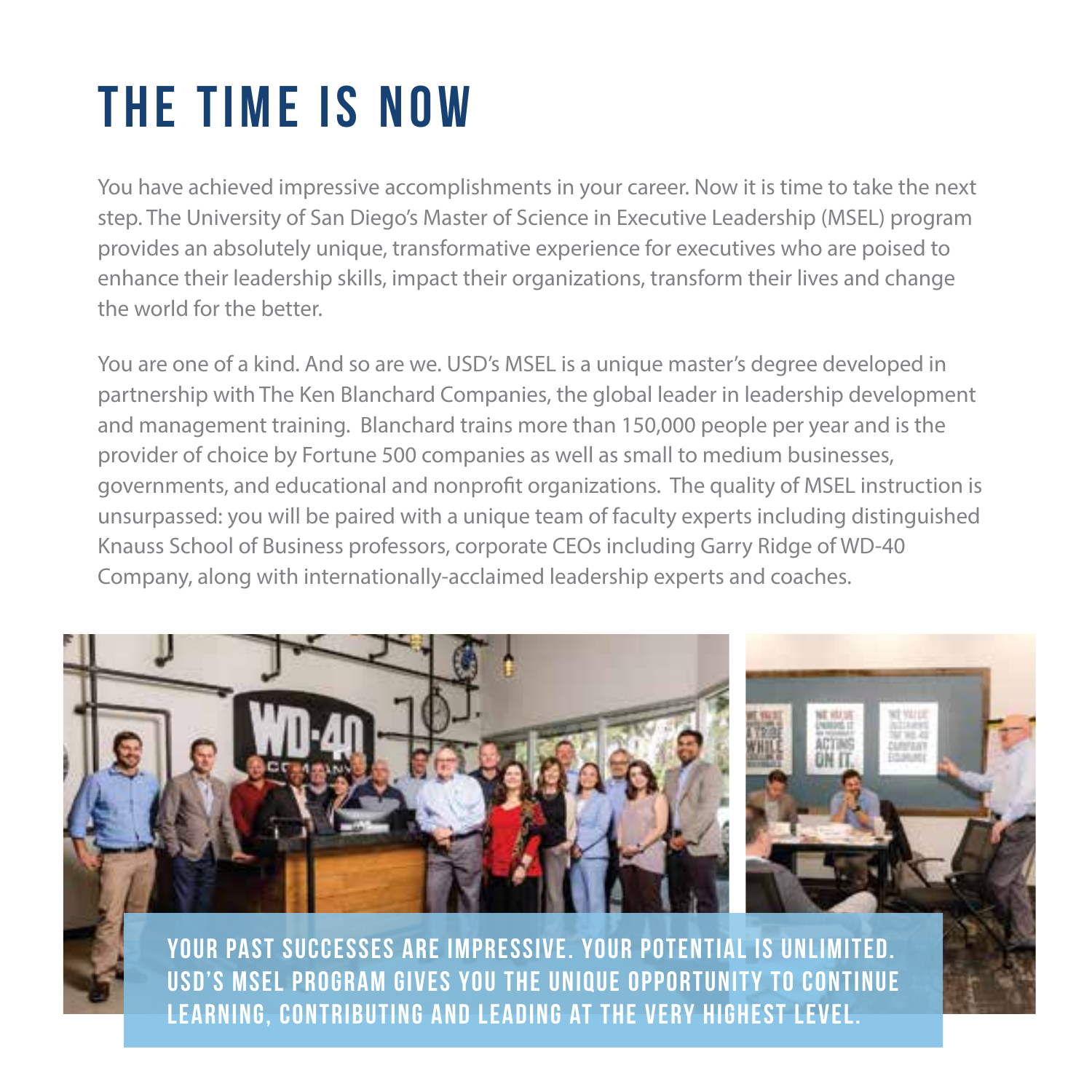### LEARN IT SUNDAY, APPLY IT MONDAY

Much like an executive MBA, the MSEL program meets once a month typically on a Friday Saturday and Sunday, and concludes after 22 months. The program features a hybrid model of 50 percent online classes and 50 percent on-campus classes, accommodating even the busiest of work schedules.

The purpose of these powerful 22 weekend classes is to teach you how to shape the culture of your organization and develop high-performing teams, while mastering proven business strategies to drive success. The focus of each weekend session is the exchange of pragmatic leadership practices: as most of our MSEL alumni will attest, you will wake up energized on Monday mornings ready to apply the lessons you have learned.

### LEAD AT A HIGHER LEVEL



Great minds and great hearts yield great results. While most master's programs focus on IQ, USD's MSEL also emphasizes emotional intelligence, or "EQ," helping you enhance and enrich both your professional and interpersonal relationships. The MSEL experience delivers the immediate, relevant business and leadership skills you need to become a transformational leader in every area of your life.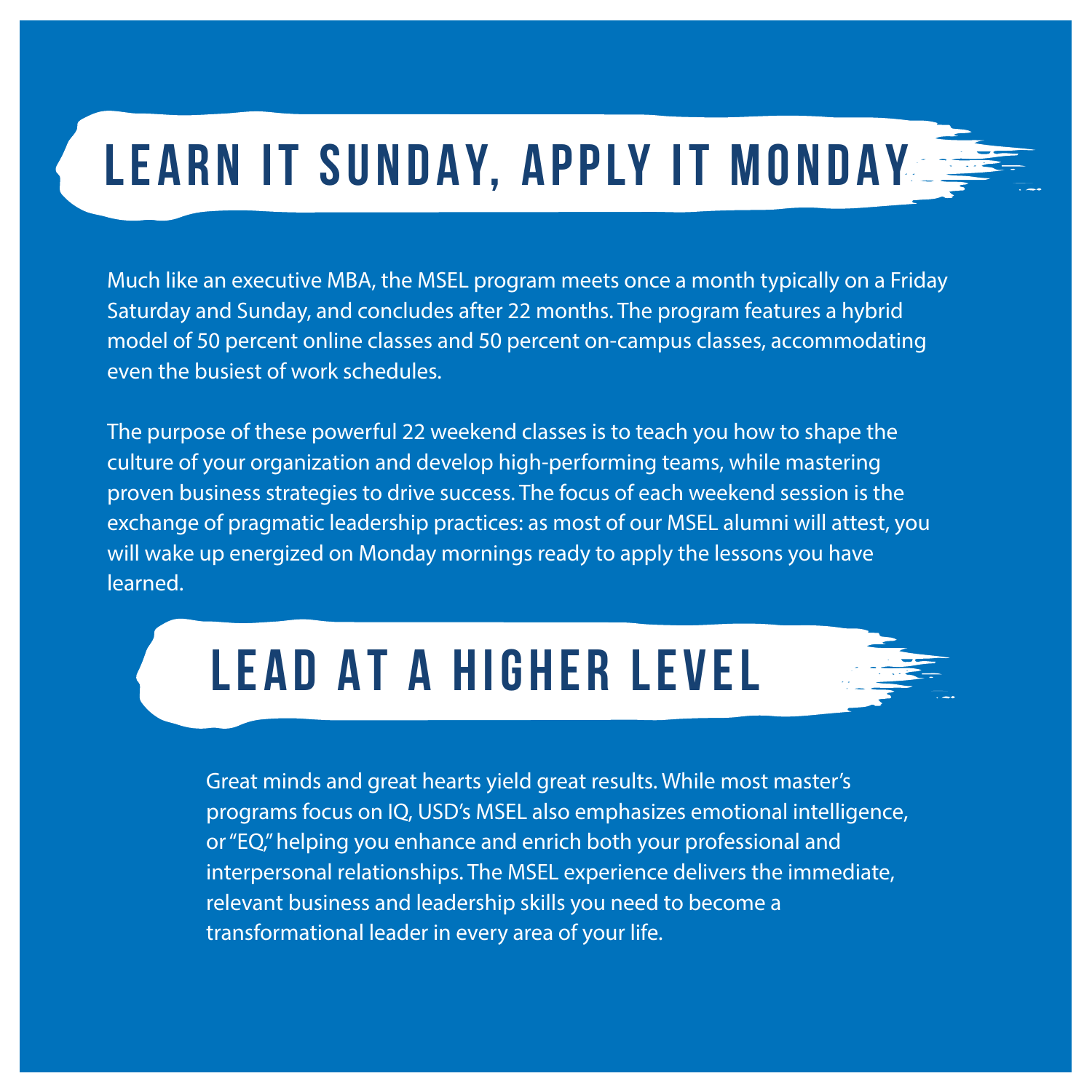

**ALUMNI SPOTLIG** 

#### Garry Ridge '01 President & CEO, WD-40 Company

"There were plenty of executive MBA programs **out there. What stood out to me in USD's MSEL program was the focus on connecting with people not just in the head, but also in the heart. I knew the global perspective would yield invaluable lessons in leadership."**

With a deep appreciation for the profound impact USD has had on his career, Garry Ridge has become one of the MSEL program's most involved supporters. In addition to teaching one of the program's courses at the WD-40 Company headquarters in San Diego, he has seen to it that his "tribe members" are able to access the MSEL program – over 25 WD-40 employees have participated in and unlocked their own personal and professional potential through the program.

"In the MSEL program, we began identifying ourselves as a 'tribe' because as individuals, and as an organization, we aspire to live up to the wonderful principles of tribalism. The way I see it, a team is something you play on once in a while; a tribe is a place you belong."

**Ridge attributes WD-40 Company's astronomical growth – from \$100 million to \$408.5 million in his tenure as CEO – more to the "tribe" concept learned in the program than the "secret sauce" of the WD-40 formula itself.**